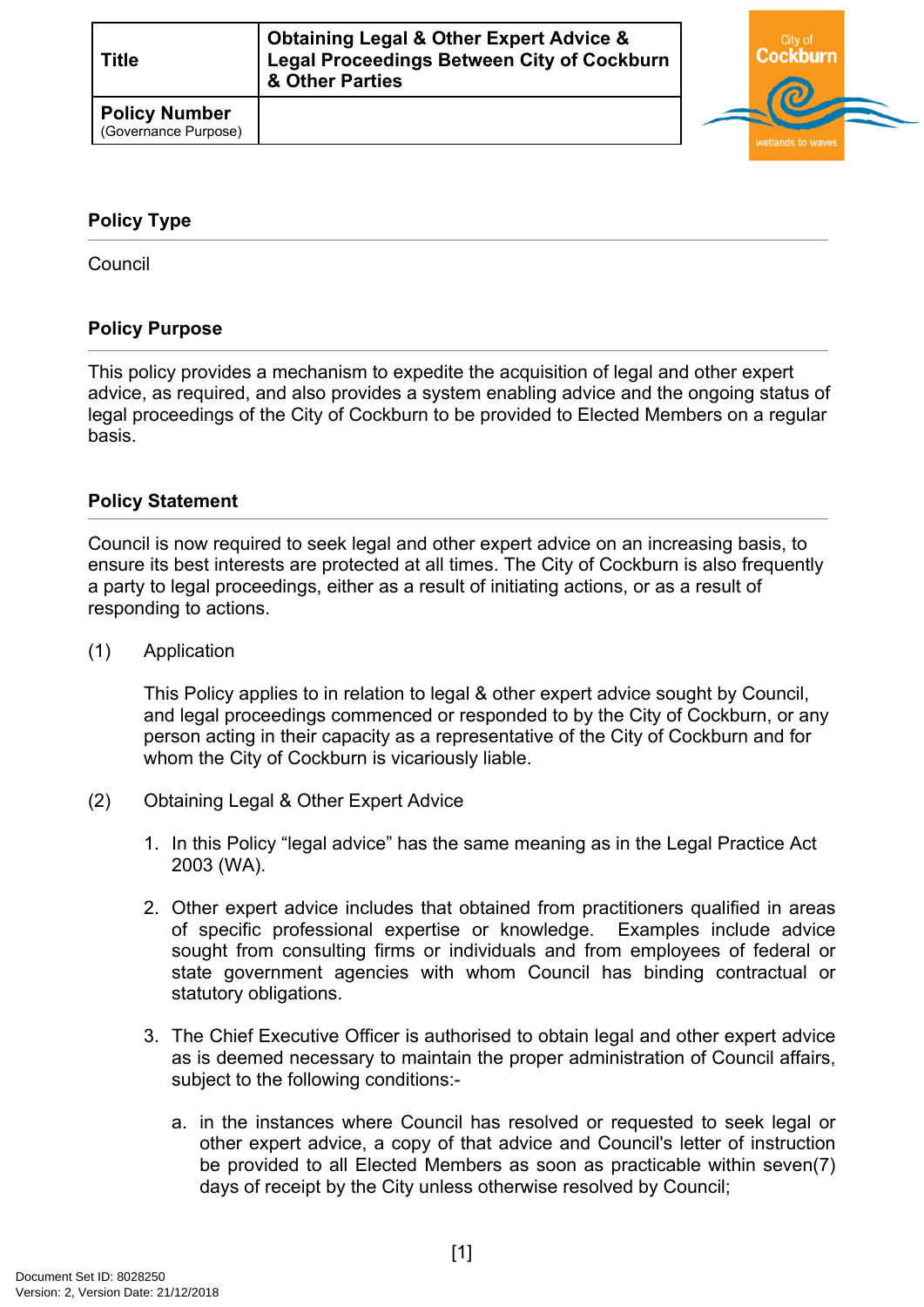| <b>Title</b>                                 | <b>Obtaining Legal &amp; Other Expert Advice &amp;</b><br><b>Legal Proceedings Between City of Cockburn</b><br>& Other Parties |               |
|----------------------------------------------|--------------------------------------------------------------------------------------------------------------------------------|---------------|
| <b>Policy Number</b><br>(Governance Purpose) |                                                                                                                                | wetlands to y |

b. where copies of legal or other expert advice are made available to Elected Members, the content of the advice is not permitted to be disclosed to third parties, unless by resolution of Council', following the opinion of the Solicitor or specialist who provided advice to the Council about the possible consequences of making that advice available to a third party;

rn

- c. Council maintain its retainer arrangement with its Solicitors for the purpose of ascertaining matters of an administrative nature where procedural verbal advice is obtained and that such advice sought be recorded as a file note on the appropriate file;
- d. that where a legal or other expert opinion is sought in relation to an item placed before Council, a note that the item is subject to legal or other expert advice (as appropriate) be included in the relevant Agenda or Minutes.
- e. before the Council considers an item on an agenda that includes or is based on expert advice (eg legal, environmental, financial) the Council shall have been provided with a copy of that advice (or summary if appropriate) prior to the meeting with adequate time to read and understand the advice before making its decision.
- f. Legal advice sought by Council can only be obtained utilising the services of practitioners who form part of the Panel of Preferred Suppliers, as adopted by Council from time to time, unless, in the CEO's opinion, it is advantageous to utilise the services of a different provider who has specific expertise in a particular case.
- (3) Commencing Legal Proceedings
	- 1. This section applies to any legal proceedings initiated as a result of a resolution of Council.
	- 2. A Council decision to initiate a legal proceeding may include instructions to be issued on behalf of the City and which legal practitioners are to be engaged.
	- 3. In addition, a Council decision may authorise the Chief Executive Officer (CEO) to negotiate an outcome on its behalf and settle proceedings, if considered appropriate to do so, and in doing so the Council will consider any legal constraints applicable to the CEO which may compromise that officer's capacity to achieve any outcome desired by Council.
	- 4. In the absence of any clear direction to the CEO in this regard, settlement outcomes must be considered and decided by Council.
	- 5. This policy does not apply to actions commenced by officers of the City who are authorised to commence proceedings on behalf of the City by authority vested in them through legislation, (including delegated legislation) or other delegated authority of Council.